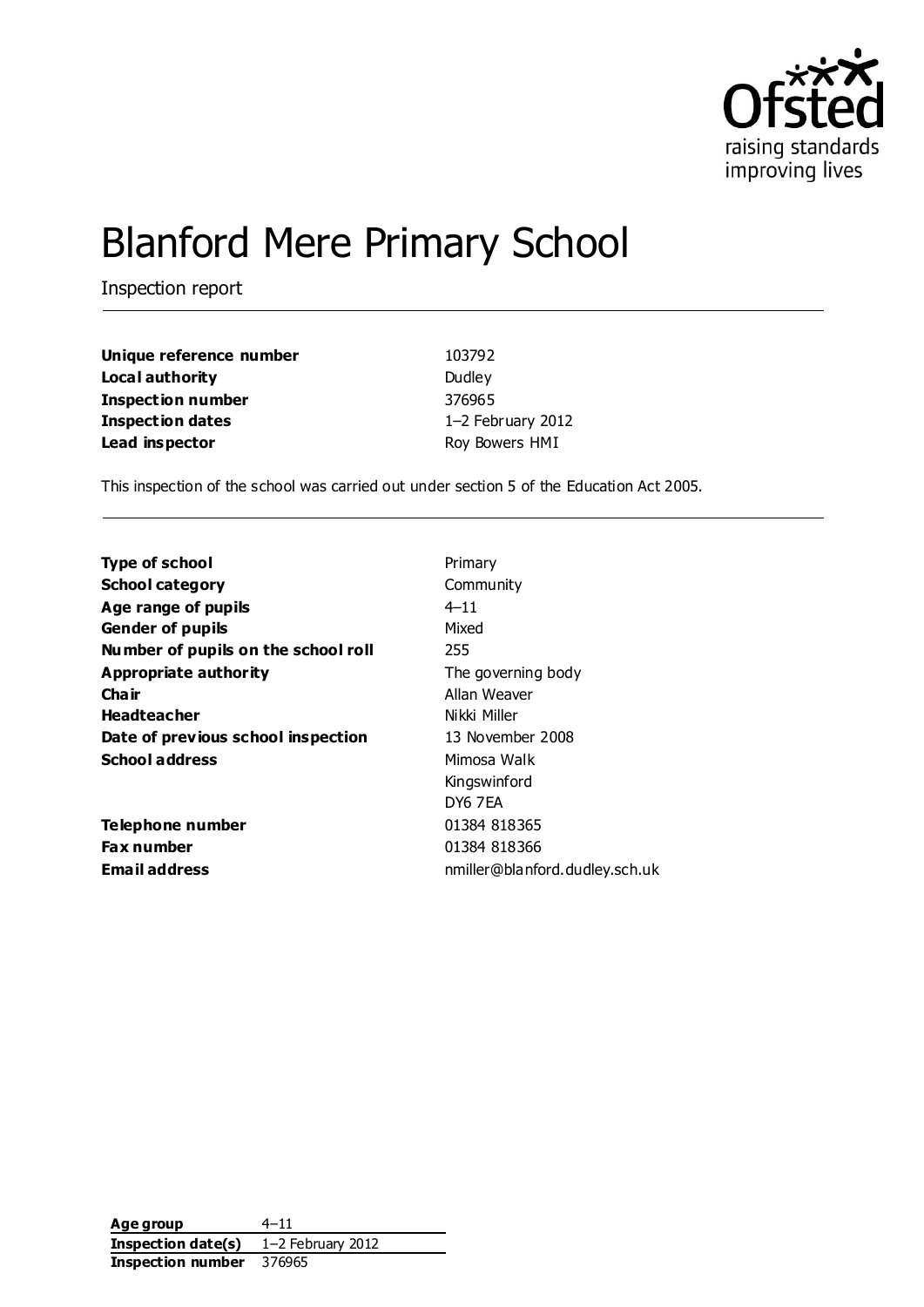

You can use Parent View to give Ofsted your opinion on your child's school. Ofsted will use the information parents and carers provide when deciding which schools to inspect and when.

You can also use Parent View to find out what other parents and carers think about schools in England. You can visit [www.parentview.ofsted.gov.uk,](http://www.parentview.ofsted.gov.uk/) or look for the link on the main Ofsted website: [www.ofsted.gov.uk](http://www.ofsted.gov.uk/)

The Office for Standards in Education, Children's Services and Skills (Ofsted) regulates and inspects to achieve excellence in the care of children and young people, and in education and skills for learners of all ages. It regulates and inspects childcare and children's social care, and inspects the Children and Family Court Advisory Support Service (Cafcass), schools, colleges, initial teacher training, work-based learning and skills training, adult and community learning, and education and training in prisons and other secure establishments. It assesses council children's services, and inspects services for looked after children, safeguarding and child protection.

Further copies of this report are obtainable from the school. Under the Education Act 2005, the school must provide a copy of this report free of charge to certain categories of people. A charge not exceeding the full cost of reproduction may be made for any other copies supplied.

If you would like a copy of this document in a different format, such as large print or Braille, please telephone 0300 123 4234, or email enquiries@ofsted.gov.uk.

You may copy all or parts of this document for non-commercial educational purposes, as long as you give details of the source and date of publication and do not alter the information in any way.

To receive regular email alerts about new publications, including survey reports and school inspection reports, please visit our website and go to 'Subscribe'.

Piccadilly Gate Store St **Manchester** M1 2WD

T: 0300 123 4234 Textphone: 0161 618 8524 E: enquiries@ofsted.gov.uk W: www.ofsted.gov.uk



© Crown copyright 2012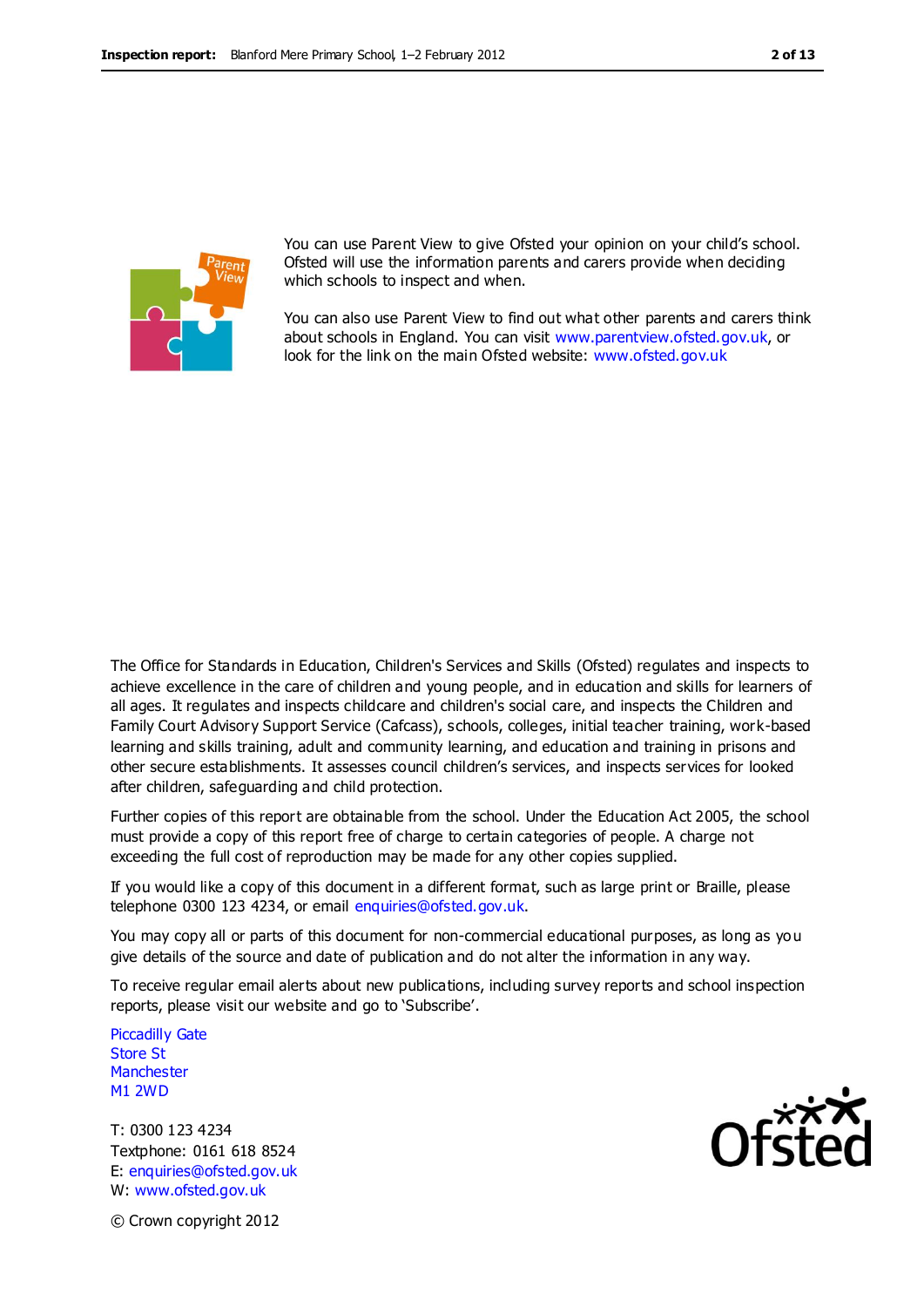# **Introduction**

| Inspection team       |                         |
|-----------------------|-------------------------|
| Roy Bowers            | Her Majesty's Inspector |
| <b>Clare Saunders</b> | Additional inspector    |
| <b>Ruth McGill</b>    | Additional inspector    |

This inspection was carried out with two days' notice. Inspectors observed 19 lessons taught by 13 teachers. They held meetings with representatives of the governing body, groups of pupils and staff. Inspectors took account of the responses to the online questionnaire (Parent View) in planning the inspection, observed the school's work, and looked at the school's plans for improvement, assessment information, lesson plans, the school's monitoring information, school policies and 102 questionnaires from parents and carers.

# **Information about the school**

This is an average sized primary school. The proportions of pupils with disabilities and those with special educational needs are below average and include pupils with moderate learning difficulties, speech, language and communication needs and behavioural, emotional and social difficulties. Very few pupils have a statement of special educational needs. The proportion of pupils known to be eligible for free school meals is below average. Almost all pupils are White British. A few are of minority ethnic heritage. There are no pupils who speak English as an additional language. The school meets the government's current floor standard, which are the minimum expectations set for pupils' attainment and progress in English and mathematics. The school has achieved several awards including Healthy Schools status and the International Schools award.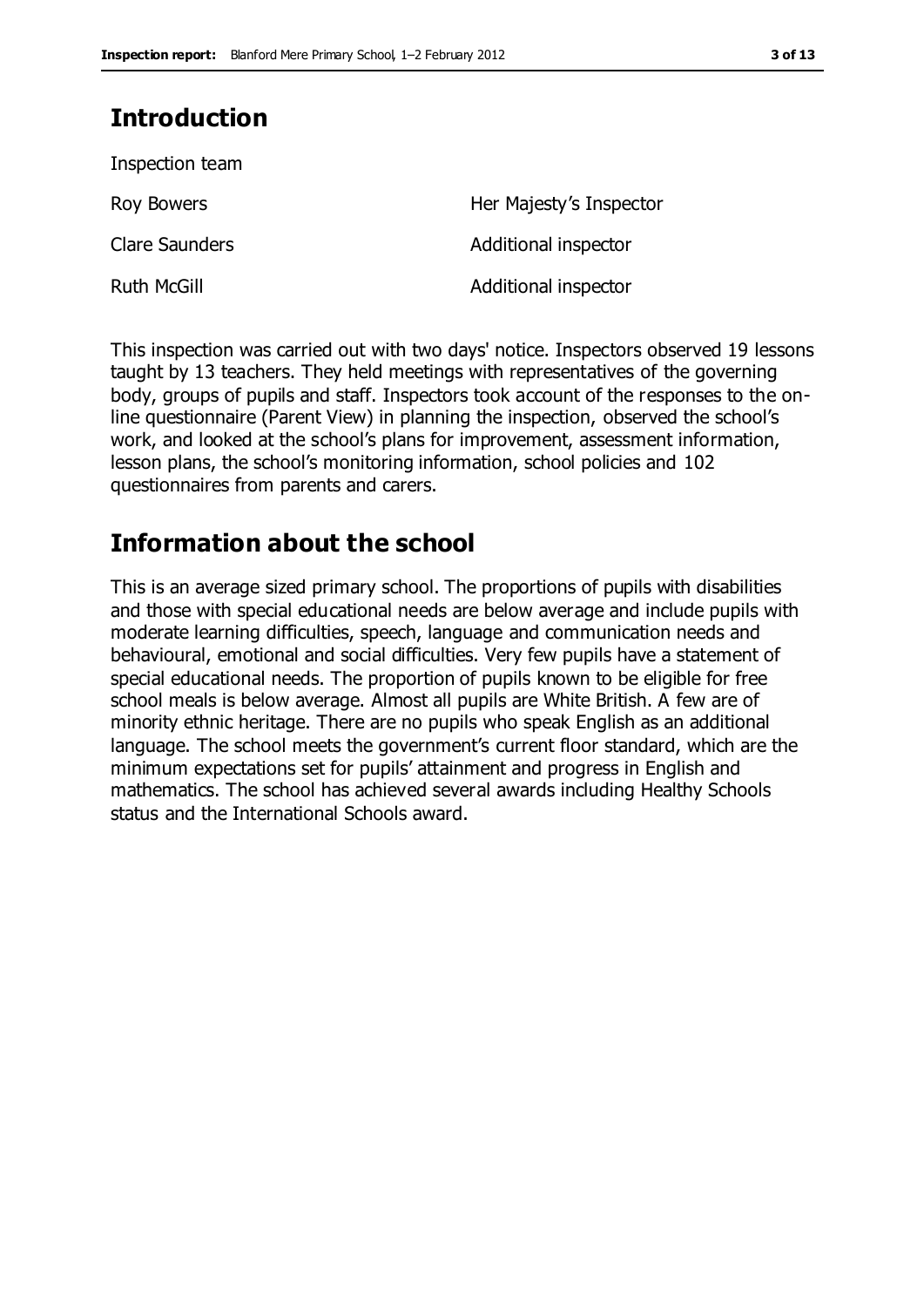# **Inspection judgements**

| <b>Overall effectiveness</b>     |   |
|----------------------------------|---|
|                                  |   |
| <b>Achievement of pupils</b>     |   |
| <b>Quality of teaching</b>       |   |
| Behaviour and safety of pupils   | 3 |
| <b>Leadership and management</b> |   |

# **Key findings**

In accordance with section 13 (3) of the Education Act 2005, Her Majesty's Chief Inspector is of the opinion that this school requires special measures because it is failing to gives its pupils an acceptable standard of education and the persons responsible for leading, managing or governing the school are not demonstrating the capacity to secure the necessary improvement.

- This is not a satisfactory school because s since the last inspection initiatives to raise pupils' attainment in mathematics, accelerate their overall progress and improve the quality of teaching in Key Stage 2 have been unsuccessful. By the end of Key Stage 2, pupils' attainment in mathematics is consistently below average and their progress through the key stage is slow. Pupils' progress in English in Key Stage 2 is satisfactory.
- $\blacksquare$  Pupils achieve well in the Early Years Foundation Stage and Key Stage 1. However, the progress of some of the more-able pupils in Key Stage 1 is slower than that of others.
- Teaching is inadequate in Key Stage 2. The pace of learning is often slow and teachers fail to use assessment information rigorously enough to plan work that meets pupils' needs. In many lessons, pupils are not guided well enough through small learning steps. Teachers do not check pupils' understanding regularly enough, addressing any misconceptions or ensuring that pupils understand how to improve their work. In contrast, teaching is good in the Early Years Foundation Stage and Key Stage 1.
- Pupils say that they enjoy coming to school and feel safe. They are polite and well mannered. Most pupils behave well and show very positive attitudes to their learning. However, in some lessons teachers talk for too long, pupils become inattentive and restless and, very occasionally, disrupt the learning of others.
- All leaders carry out a full range of monitoring and evaluation activities.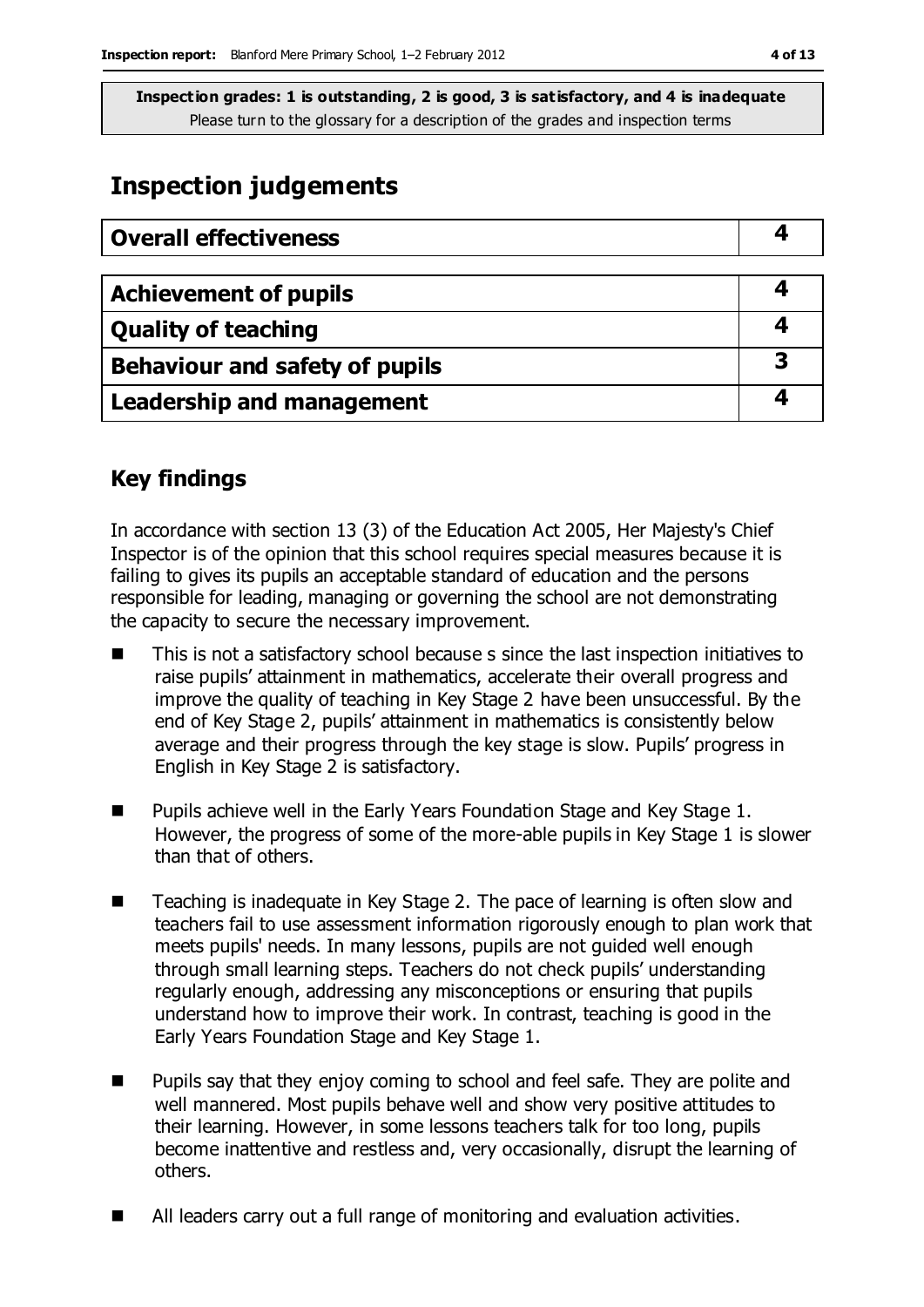However, they do not rigorously check how effectively pupils at all levels of attainment are challenged in lessons. The plans for improvement are not focused sharply enough on improving pupils' achievement, do not have measurable outcomes and their effectiveness is not monitored regularly. The governing body is very supportive of the school but does not take a sufficiently active role in monitoring and evaluating pupils' achievement.

# **What does the school need to do to improve further?**

- Ensure that the more-able pupils in Key Stage 1 and all pupils in Key Stage 2 make good progress, particularly in mathematics in the latter key stage, by improving the quality of teaching so that:
	- teachers use assessment information more rigorously and as a consequence work set meets pupils' needs and they are guided carefully through small learning steps
	- during lessons, teachers check regularly on pupils' learning, address any misconceptions, and ensure that pupils understand how to improve their work
	- the pace of learning in lessons is improved and teachers do not talk for too long
	- teachers' marking consistently provides pupils with clear and focused points for improvement
	- pupils are provided with more opportunities to practise and apply their academic skills, especially in numeracy, across the curriculum.
- Strengthen the capacity for sustained improvement by ensuring that:
	- leaders rigorously check how effectively pupils of all levels of attainment are challenged in lessons
	- all plans for improvement are focused sharply on improving pupils'  $\overline{\phantom{0}}$ achievement, have measurable outcomes and the effectiveness of the plans is monitored regularly
	- the governing body plays a more active role in monitoring and evaluating pupils' achievement.

# **Main report**

#### **Achievement of pupils**

Although nearly all parents and carers who responded to the inspection questionnaire felt that their children are making good progress. The inspection found that pupils' achievement is inadequate overall, mainly because of pupils' slow progress in mathematics in Key Stage 2.

Children enter the Early Years Foundation Stage with skills that are typical for their age. A wide-ranging curriculum, effective monitoring of children's progress and strong relationships between children and staff help ensure good learning. Parents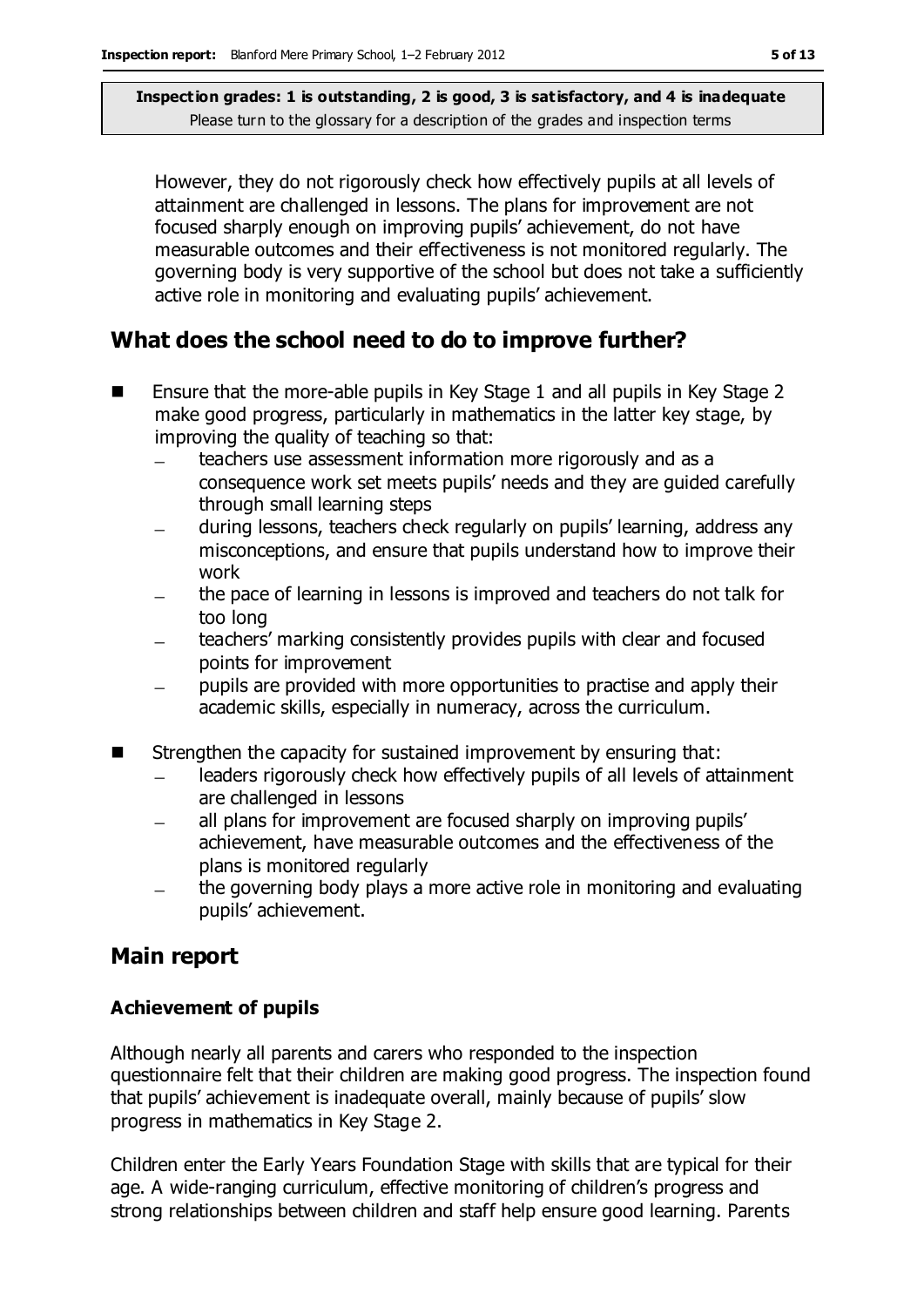and carers speak very positively about the way their children settle quickly into routines and say they are happy at school. Well planned activities help to stimulate their interest and actively promote their language skills. A good example of this seen by inspectors was shen children moved their hands inside a bowl of ice cubes and talked about their feelings. Children's mathematical calculating skills are not as well developed, mainly because there are fewer opportunities for children to practise these skills, especially during child-initiated play.

Pupils make good progress in Key Stage 1 and, by the end of Year 2 their attainment is above average in reading, writing and mathematics. Lack of challenge for some more-able pupils means that a relatively small number attain the higher levels. In reading, mainly because of the regular and systematic programme which promotes knowledge and understanding of letters and sounds, pupils are able to work out the pronunciation of new and difficult words. However, pupils' comprehension skills are less well developed. Pupils say that they enjoy their reading and most read with confidence.

Following the decline in pupils' achievement in English at the end of Key Stage 2 which began just after the last inspection, a more structured approach to teaching literacy is having a positive impact. Pupils' attainment in Year 6 is currently just above average in reading and writing.

Despite the introduction of many initiatives, pupils' achievement in mathematics is inadequate. Pupils' attainment at the end of Key Stage 2 has remained consistently below average over recent years and pupils' progress is slow. In 2011, only two thirds of pupils who left at the end of Year 6 made the expected rate of progress in the subject over the key stage. Pupils' skills in calculation remain weak and many pupils continue to have difficulties in applying mathematical skills to problem-solving. Because pupils' achievement in mathematics in Key Stage 2 has declined since the last inspection, the achievement gap between the pupils in this school and those pupils in schools where attainment is higher has widened.

Pupils with disabilities, those with special educational needs and pupils from minority ethnic backgrounds make similar progress to others, and also underachieve in mathematics. Some receive guidance in lessons from teaching assistants and additional support through work in small groups. Some of the additional small-group support in English provides good challenge. However, in mathematics, some of the tasks given to pupils are not matched well enough to their needs and make little contribution to pupils' learning.

#### **Quality of teaching**

Overall the quality of teaching is inadequate. Most pupils and parents and carers feel that teaching is good. The inspection found that, although there is some good teaching, the teaching in Key Stage 2 does not challenge pupils well enough to raise achievement, especially in mathematics. It is not having sufficient sustained impact on pupils' learning, especially in mathematics.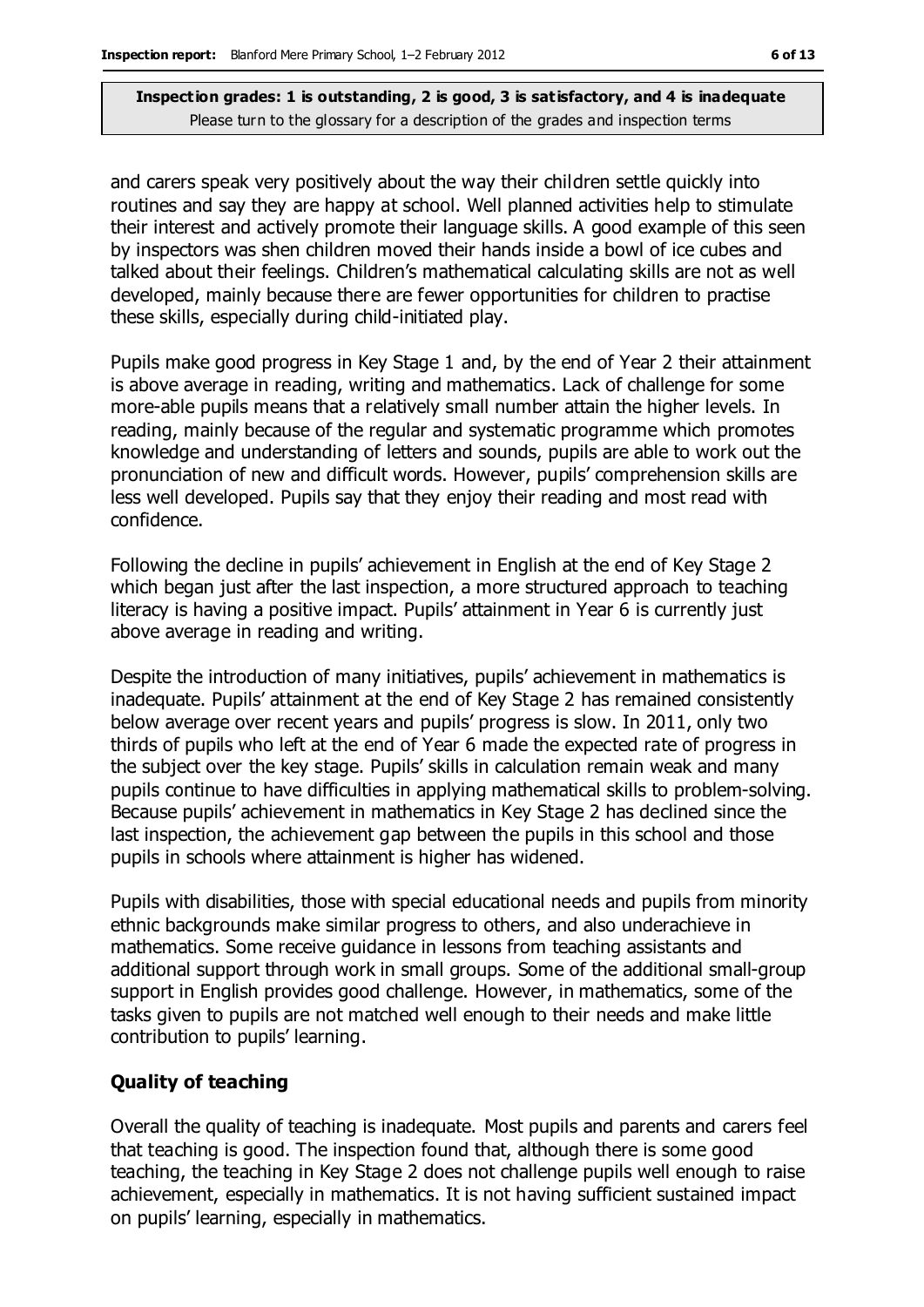Relationships between teachers and pupils are respectful and caring. Pupils are eager to learn and, when engaged and interested and stimulated, respond well to the teachers' instructions. Although most pupils say that they enjoy learning, especially when they are actively involved and teachers do not talk for too long, a few say that many lessons are boring because they are given nothing exciting to do. This was not the case in one Year 6 English lesson, where the teaching engaged the pupils and their spiritual, moral and social development was promoted well through a debate about whether or not a captain should stay with a sinking ship. Pupils treated this task with great enjoyment and maturity, listened intently and reflected carefully upon each other's opinions. However, the effective teaching seen in this lesson is not reflective of the teaching generally evident in Key Stage 2.

In the Early Years Foundation Stage there is a good balance between child-initiated activities and those led by the teacher. Throughout the school, all teachers regularly mark pupils' books. Although there are some examples of good marking where teachers provide pupils with clear guidance on how to improve, it is inconsistent.

There has not been enough improvement in pupils' achievement in mathematics in Key Stage 2 because too much teaching is no better than satisfactory and some is inadequate. In lessons, work is often not matched well enough to pupils' needs, teachers fail to check on pupils' understanding and, consequently, do not move them on to the next small step in their learning. For example, in a small-group mathematics lesson, one pupil completed the task with no effort at all and said that she had a full understanding of the method of multiplication being taught even before the lesson started. Although additional work was given to occupy her time, she did not make gains in her learning throughout the lesson. Others in the group failed to learn because their progress and work were not assessed as the lesson proceeded and they were not guided through the small learning steps needed to clarify their understanding of the method of calculation being taught.

The recently reorganised curriculum offers pupils opportunities to engage actively in a range of subjects through first-hand experiences. It is beginning to help teachers provide more opportunities for pupils to practise and apply their skills, especially in mathematics, across the curriculum. However, these changes are not firmly established and opportunities to improve pupils' skills, such as calculating and problem-solving, are often not taken. In assemblies, pupils' spiritual and moral development is promoted well. Pupils sing hymns enthusiastically and are given good opportunities to reflect on many aspects of life.

#### **Behaviour and safety of pupils**

Pupils are keen to please the teachers and show respect and courtesy to each other. Pupils from different backgrounds play happily and get on well together. Pupils say that they feel safe and secure, and parents and carers agree. Strong links with external agencies help ensure that attendance is above average and pupils whose circumstances have made them vulnerable are cared for well.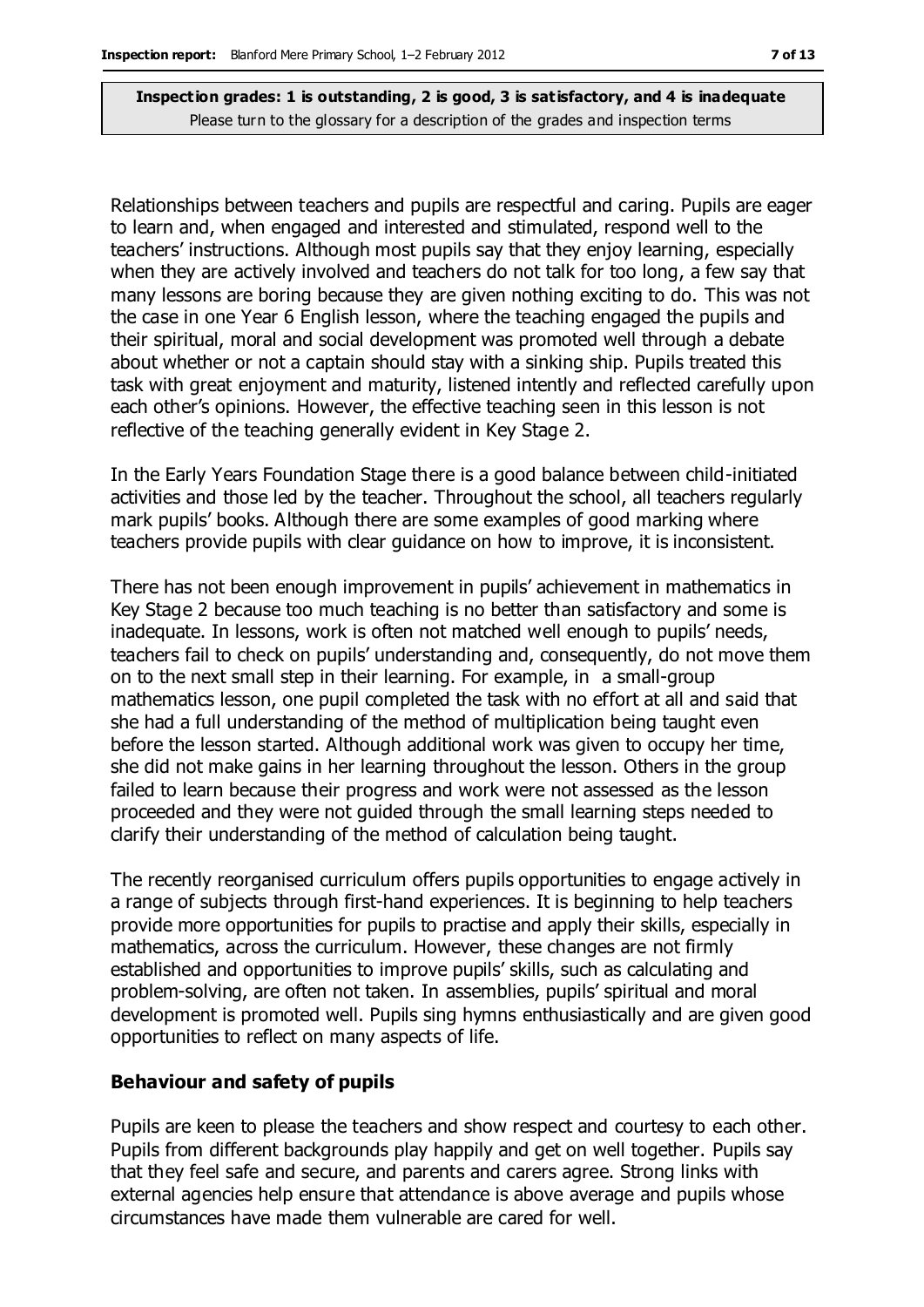Nearly all parents and carers say that there is a good standard of behaviour in the school, but a few say that lessons are disrupted by bad behaviour and that the school does not deal effectively with cases of bullying. Pupils agree that there are very occasional instances of verbal bullying, but all pupils spoken to say that the school deals with them well and they would be very confident to talk to a teacher if they had a concern. One parent reported that a racist comment made to a pupil was dealt with very effectively by the school. In general, bullying of any kind is dealt with effectively. Although pupils behave well around school and in most lessons, pupils' learning is occasionally disrupted because of poor behaviour. In these instances, it is often because the pace of learning is too slow, teachers talk for too long and the work given to pupils does not meet their needs. Consequently, pupils become bored and restless.

#### **Leadership and management**

Monitoring of the schools work by senior leaders lacks rigour because they and the governing body have not accurately identified and tackled the root causes of the underachievement and weak teaching in Key Stage 2. Consequently, staff training has not been targeted to the most important priorities that focus on raising pupils' achievement. Lesson observations and checks on pupils' work in books are too focused on the performance of the teacher rather than the challenge being offered in lessons to raise attainment and improve the quality of learning. Plans for improvement do not focus sharply enough on raising achievement and do not have any measurable outcomes for the school to judge the impact of teaching on pupils' attainment and progress. This means that deficiencies in teaching, especially in mathematics, have not been identified or addressed and leaders cannot evaluate the success or otherwise of their actions.

The governing body is committed to the school and some governors visit regularly and help at events such as the residential visit. However, the governing body does not take an active enough role in monitoring and evaluating pupils' achievement. The general lack of rigour in monitoring and evaluating educational practice in lessons that will have a sustained impact on pupils' outcomes means that the school has inadequate capacity to improve further.

Although the curriculum does not have the impact intended on pupils' learning – especially in mathematics and in the development of literacy and numeracy in all subjects – it effectively promotes aspects of pupils' spiritual, moral, social and cultural development. Pupils have a good understanding of the dangers associated with fire, roads, railways, the internet and cyber-bullying. They have opportunities to play a range of musical instruments, take part in many sports and enjoy a variety of after-school clubs. The newly refurbished outdoor area in the Early Years Foundation Stage provides children with good opportunities to develop all aspects of their learning. Safeguarding policies and procedures meet requirements.

Staff and the governing body share a genuine desire to improve pupils' life chances.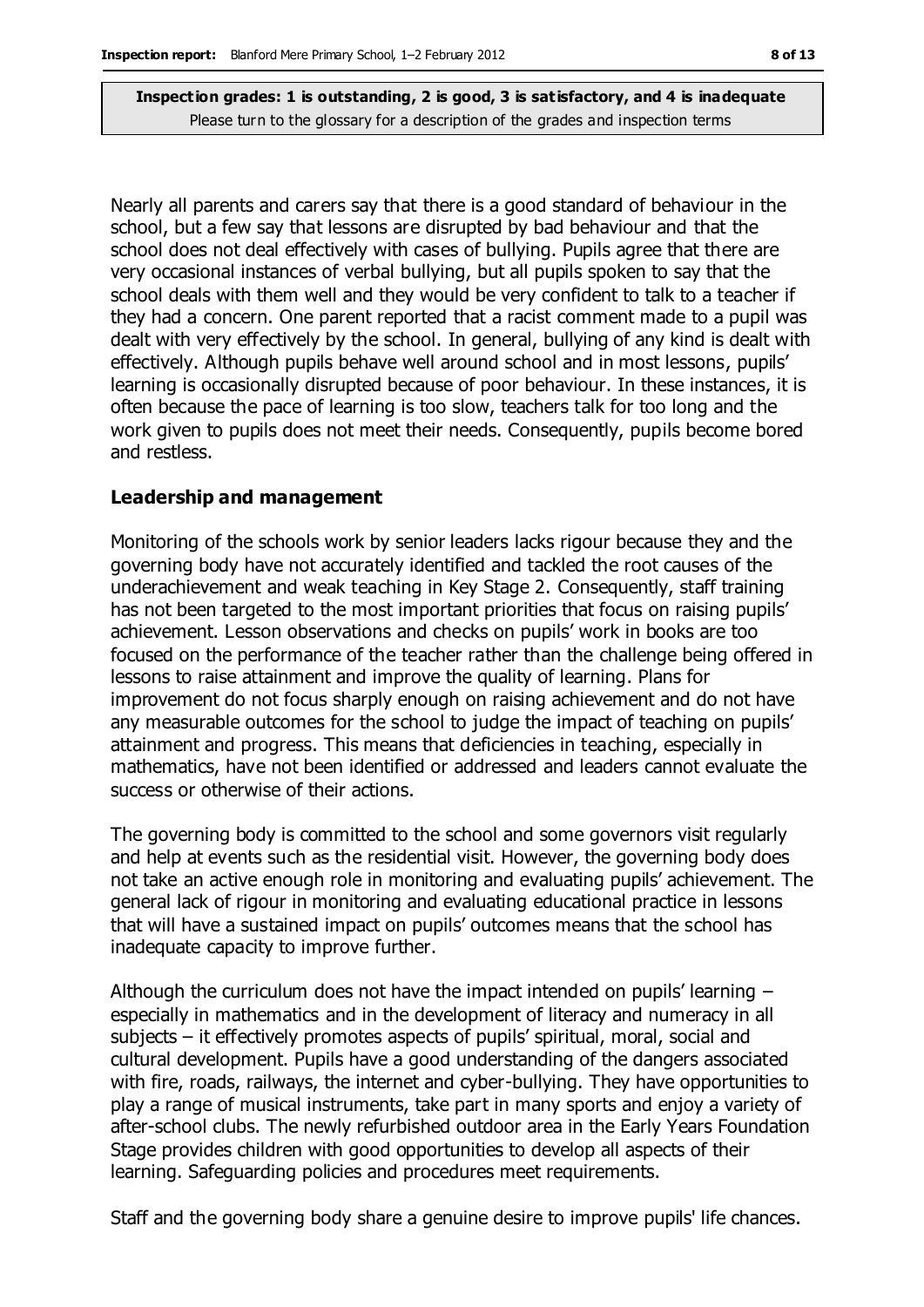They have successfully established an ethos where pupils say that they enjoy coming to school and feel valued. School leaders have a good knowledge of pupils' pastoral needs, especially those whose circumstances have made them vulnerable. Working with external agencies, the school provides a good level of support for these pupils, showing its commitment to promoting equality and tackling discrimination. However, some groups of pupils do not achieve well enough.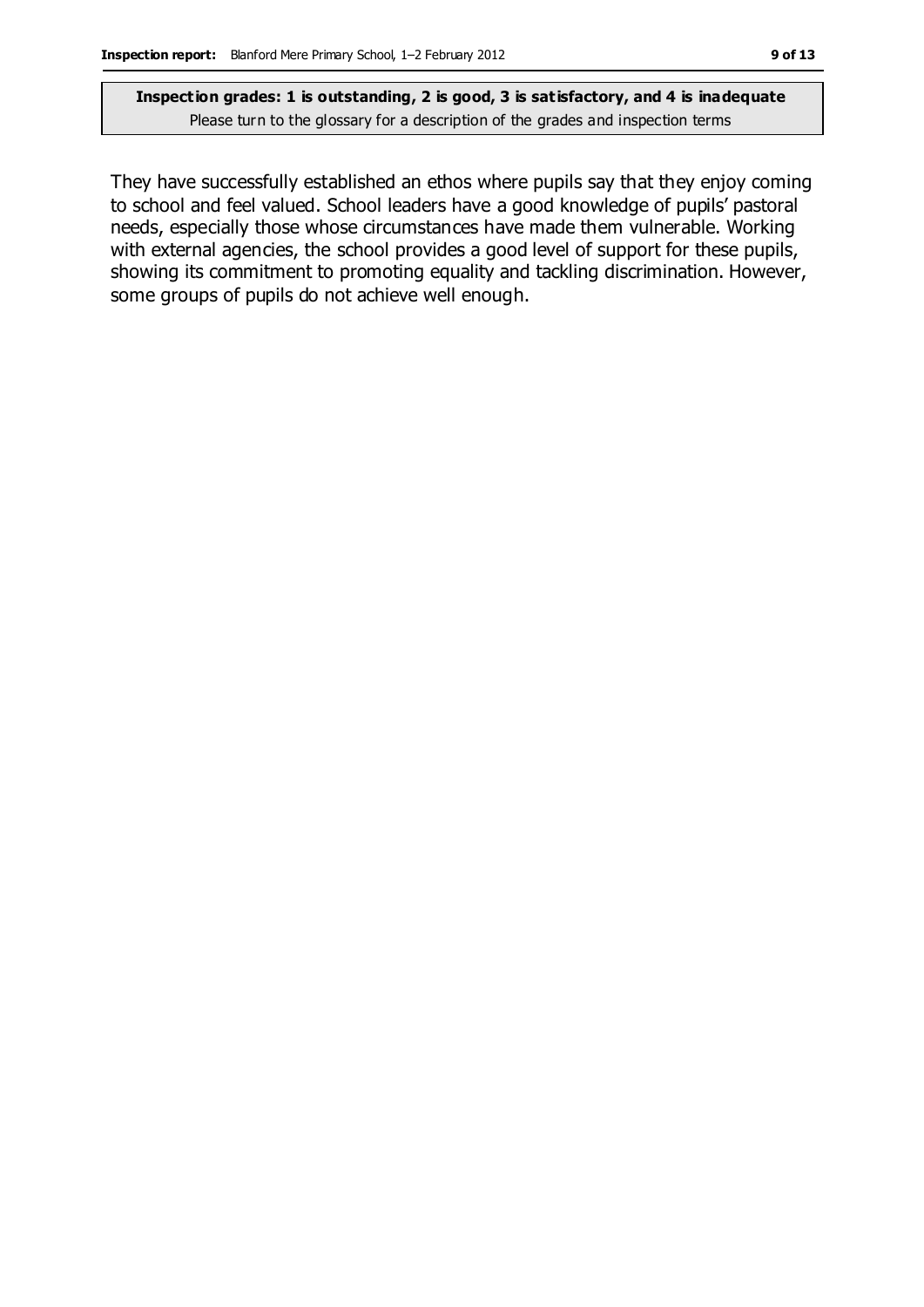# **Glossary**

# **What inspection judgements mean**

| <b>Grade</b> | <b>Judgement</b> | <b>Description</b>                                                                                                   |
|--------------|------------------|----------------------------------------------------------------------------------------------------------------------|
| Grade 1      | Outstanding      | These features are highly effective. An outstanding<br>school provides exceptionally well for all its pupils' needs. |
|              |                  |                                                                                                                      |
| Grade 2      | Good             | These are very positive features of a school. A school                                                               |
|              |                  | that is good is serving its pupils well.                                                                             |
| Grade 3      | Satisfactory     | These features are of reasonable quality. A satisfactory                                                             |
|              |                  | school is providing adequately for its pupils.                                                                       |
| Grade 4      | Inadequate       | These features are not of an acceptable standard. An                                                                 |
|              |                  | inadequate school needs to make significant                                                                          |
|              |                  | improvement in order to meet the needs of its pupils.                                                                |
|              |                  | Ofsted inspectors will make further visits until it                                                                  |
|              |                  | improves.                                                                                                            |

### **Overall effectiveness of schools**

|                         | Overall effectiveness judgement (percentage of schools) |      |                     |                   |
|-------------------------|---------------------------------------------------------|------|---------------------|-------------------|
| <b>Type of school</b>   | <b>Outstanding</b>                                      | Good | <b>Satisfactory</b> | <b>Inadequate</b> |
| Nursery schools         | 46                                                      | 46   |                     |                   |
| Primary schools         |                                                         | 47   | 40                  |                   |
| Secondary<br>schools    | 14                                                      | 38   | 40                  |                   |
| Special schools         | 28                                                      | 48   | 20                  |                   |
| Pupil referral<br>units | 15                                                      | 50   | 29                  |                   |
| All schools             |                                                         | 46   | 38                  |                   |

New school inspection arrangements have been introduced from 1 January 2012. This means that inspectors make judgements that were not made previously.

The data in the table above are for the period 1 September 2010 to 31 August 2011 and represent judgements that were made under the school inspection arrangements that were introduced on 1 September 2009. These data are consistent with the latest published official statistics about maintained school inspection outcomes (see [www.ofsted.gov.uk\)](http://www.ofsted.gov.uk/).

The sample of schools inspected during 2010/11 was not representative of all schools nationally, as weaker schools are inspected more frequently than good or outstanding schools.

Primary schools include primary academy converters. Secondary schools include secondary academy converters, sponsor-led academies and city technology colleges. Special schools include special academy converters and non-maintained special schools.

Percentages are rounded and do not always add exactly to 100.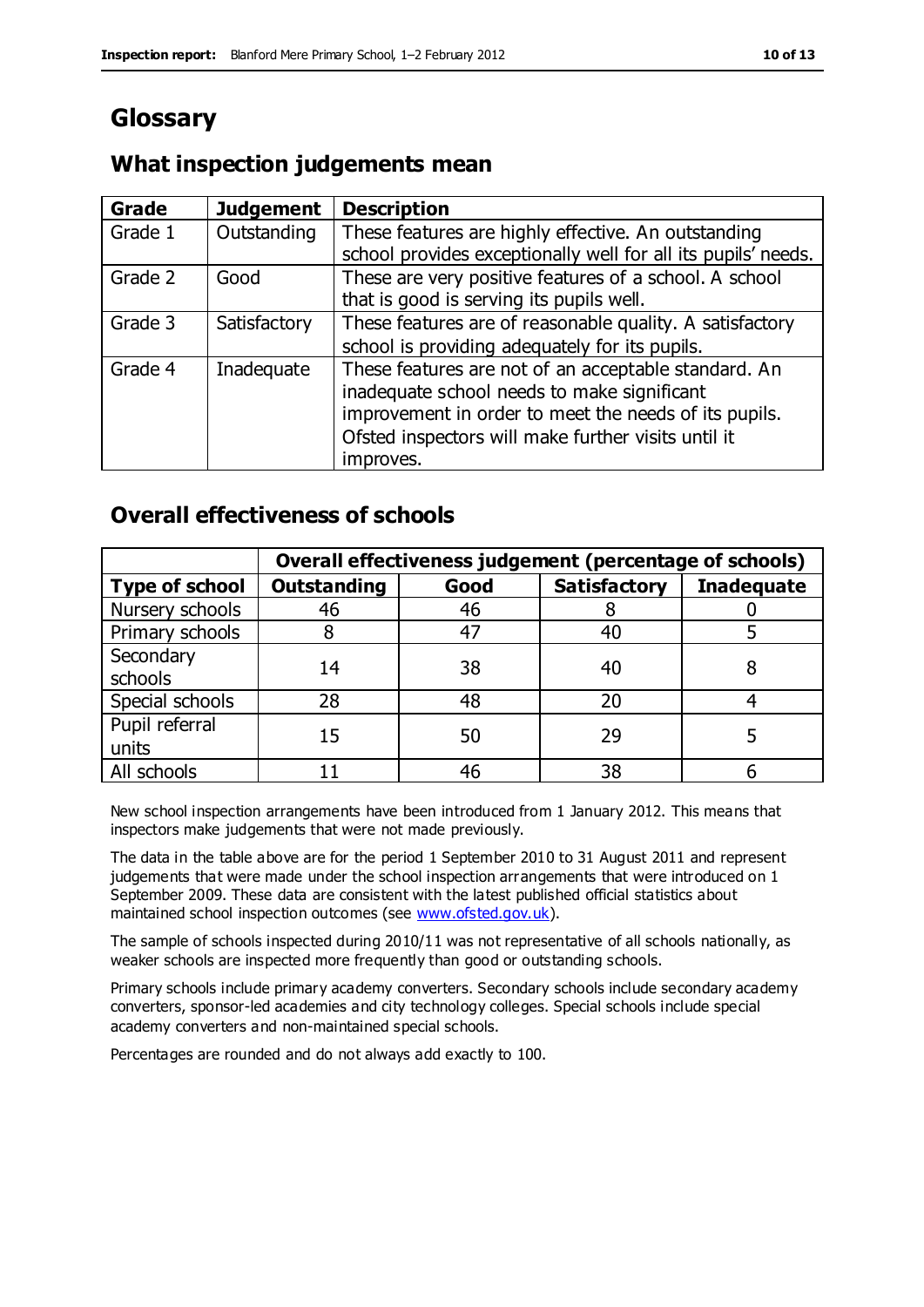# **Common terminology used by inspectors**

| Achievement:               | the progress and success of a pupil in their<br>learning and development taking account of their<br>attainment.                                                                                                        |
|----------------------------|------------------------------------------------------------------------------------------------------------------------------------------------------------------------------------------------------------------------|
| Attainment:                | the standard of the pupils' work shown by test and<br>examination results and in lessons.                                                                                                                              |
| Attendance                 | the regular attendance of pupils at school and in<br>lessons, taking into account the school's efforts to<br>encourage good attendance.                                                                                |
| Behaviour                  | how well pupils behave in lessons, with emphasis<br>on their attitude to learning. Pupils' punctuality to<br>lessons and their conduct around the school.                                                              |
| Capacity to improve:       | the proven ability of the school to continue<br>improving based on its self-evaluation and what<br>the school has accomplished so far and on the<br>quality of its systems to maintain improvement.                    |
| Leadership and management: | the contribution of all the staff with responsibilities,<br>not just the governors and headteacher, to<br>identifying priorities, directing and motivating staff<br>and running the school.                            |
| Learning:                  | how well pupils acquire knowledge, develop their<br>understanding, learn and practise skills and are<br>developing their competence as learners.                                                                       |
| Overall effectiveness:     | inspectors form a judgement on a school's overall<br>effectiveness based on the findings from their<br>inspection of the school.                                                                                       |
| Progress:                  | the rate at which pupils are learning in lessons and<br>over longer periods of time. It is often measured<br>by comparing the pupils' attainment at the end of a<br>key stage with their attainment when they started. |
| Safety                     | how safe pupils are in school, including in lessons;<br>and their understanding of risks. Pupils' freedom<br>from bullying and harassment. How well the school<br>promotes safety, for example e-learning.             |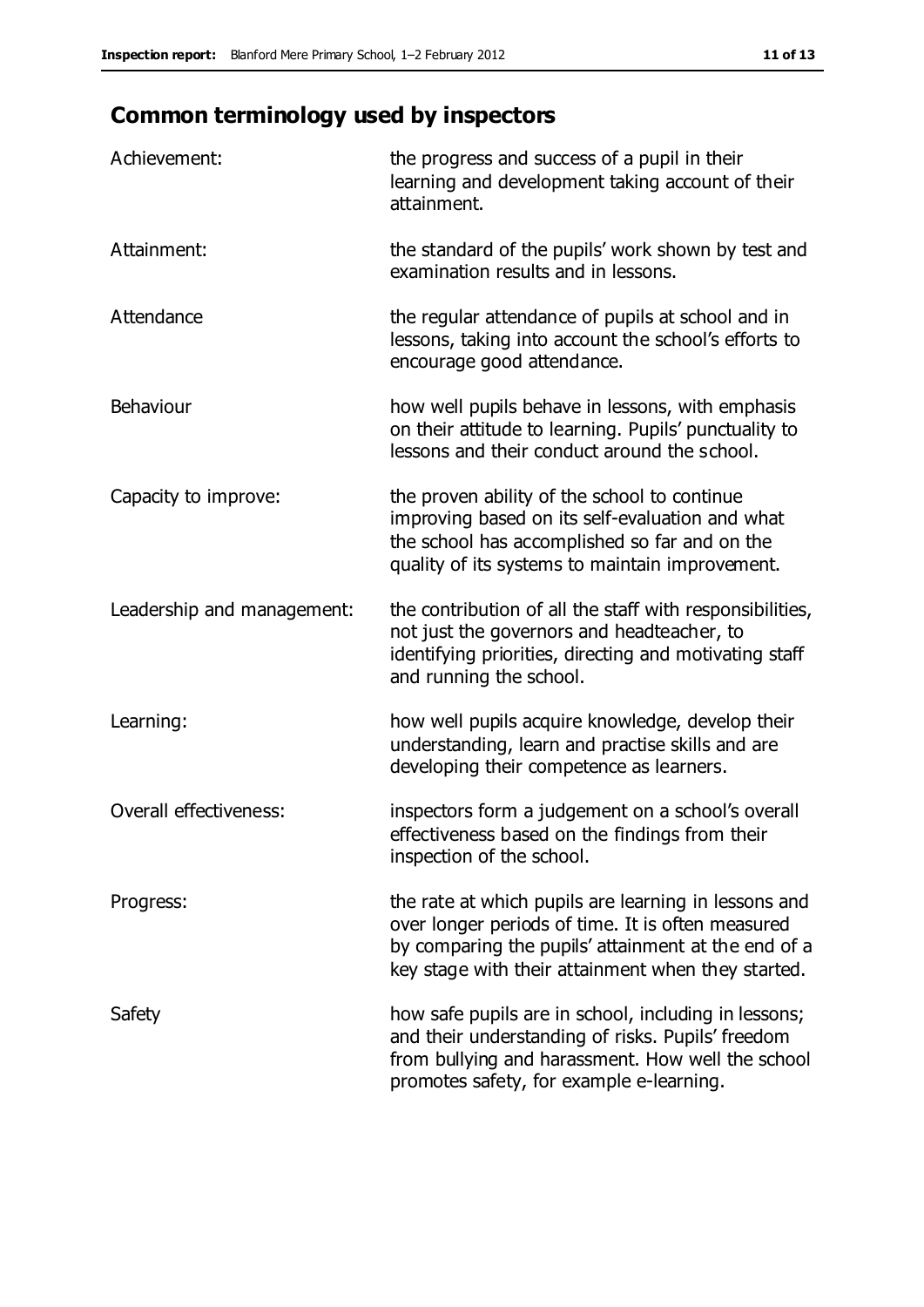#### **This letter is provided for the school, parents and carers to share with their children. It describes Ofsted's main findings from the inspection of their school.**



3 February 2012

Dear Pupils

#### **Inspection of Blanford Mere Primary School, Kingswinford, DY6 7EA**

Thank you for welcoming us on our recent visit to your school. We enjoyed meeting you and visiting your lessons. We thought that you were very polite and helpful and were pleased that most of you enjoy coming to school. We found that those of you in the Early Years Foundation Stage and most of you in Key Stage 1 make good progress.

However, we judge that your school is not providing all of you with a satisfactory education and that it needs extra support in order to do so. For this reason we have decided that the school requires 'special measures'. We have asked the headteacher and staff to do a number of things, especially to improve your achievement in mathematics in Key Stage 2. These include:

- **E** giving you more challenging work which meets your needs
- **E** giving you more guidance with your work in lessons
- making sure that teachers' marking of your work helps you to improve
- making sure that you have plenty of opportunities to practise your literacy and numeracy skills in many subjects
- checking carefully on how well you are learning so that you make better progress
- **EXEC** ensuring that leaders, teachers and the governing body keep a closer check on how well the school is doing.

Other inspectors will visit your school in the near future to judge how well it is tackling these points for improvement. All of you can help your teachers by continuing to work as hard as you can.

I would like to thank you again for being so helpful and friendly.

Yours sincerely

Roy Bowers Her Majesty's Inspector